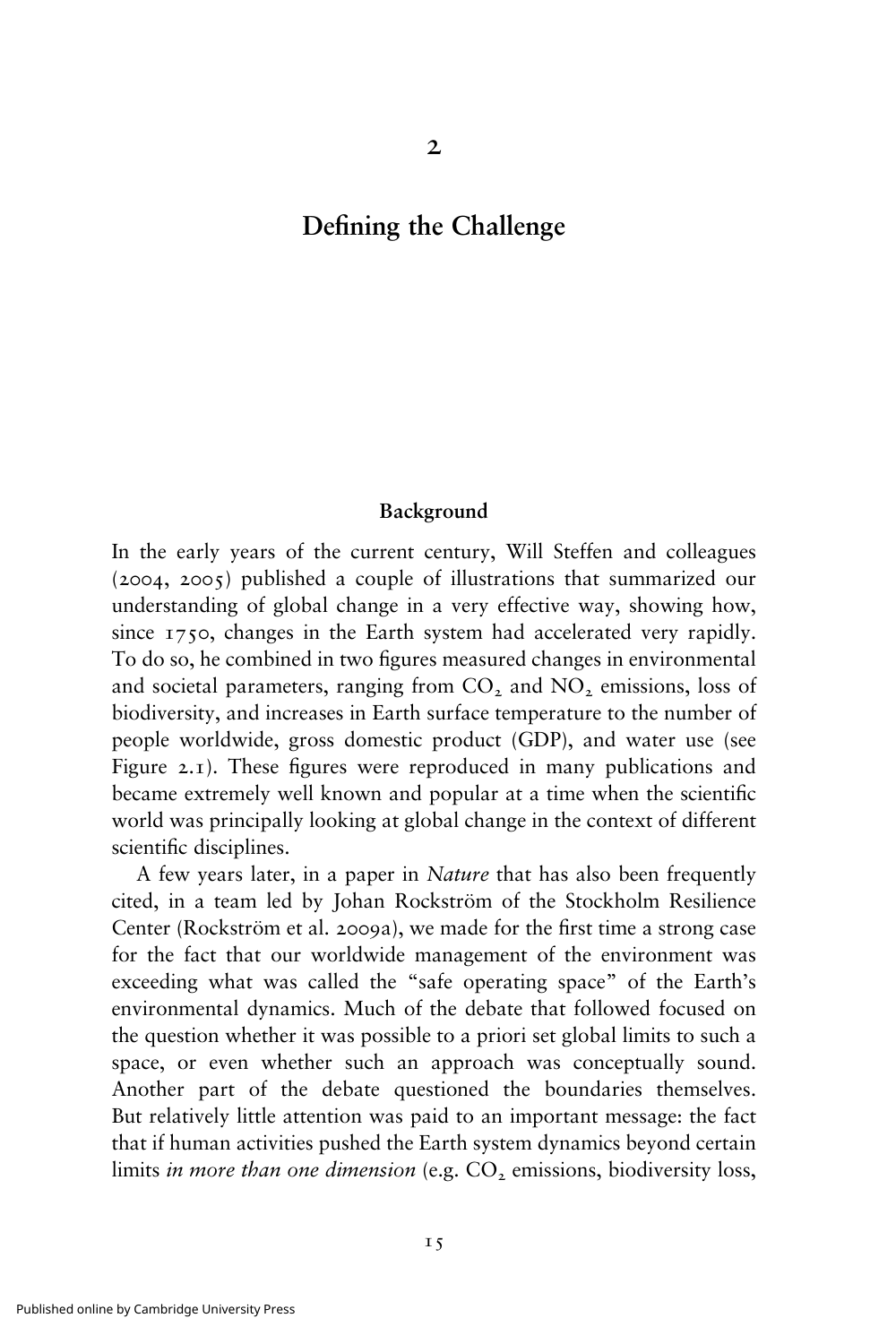



FIGURE 2.1a,b The rapid acceleration of change over the last  $2\frac{1}{2}$  centuries viewed through the eyes of many dimensions, both natural and societal. (Source: Steffen et al. 2015, *The Anthropocene Review*, by permission SAGE)

ocean acidification, etc.), the system as a whole could easily move into completely unpredictable, (near-) chaotic behavior, rapidly undermining the environmental bases of our various societies.

The paper, and a subsequent one headed again by Will Steffen (2015), thus not only drew attention to the fact that our Earth system was undergoing rapidly accelerating change in many environmental as well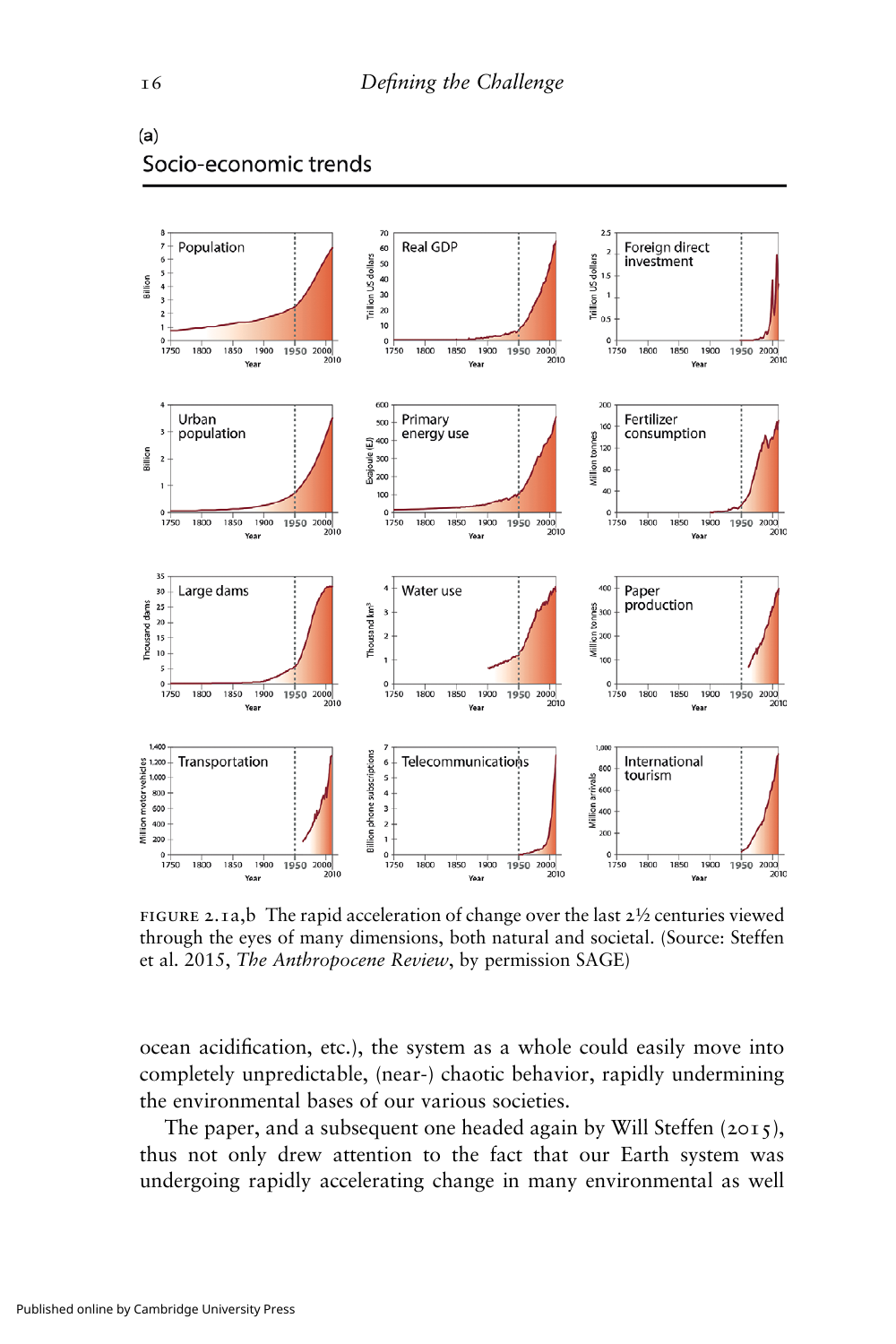



figure 2.1a,b (*cont.*)

as societal dimensions, but that there might come a point where these many changes would themselves generate second-order changes (that is, changes in the nature of the dynamics themselves, dynamics which during most of the Holocene have remained within narrow boundaries) that could rapidly and unpredictably transform the natural as well as the societal sphere in which human groups have functioned for centuries. By implication, these papers argued for a transdisciplinary approach that involved the atmospheric sciences, chemistry, oceanography, geology,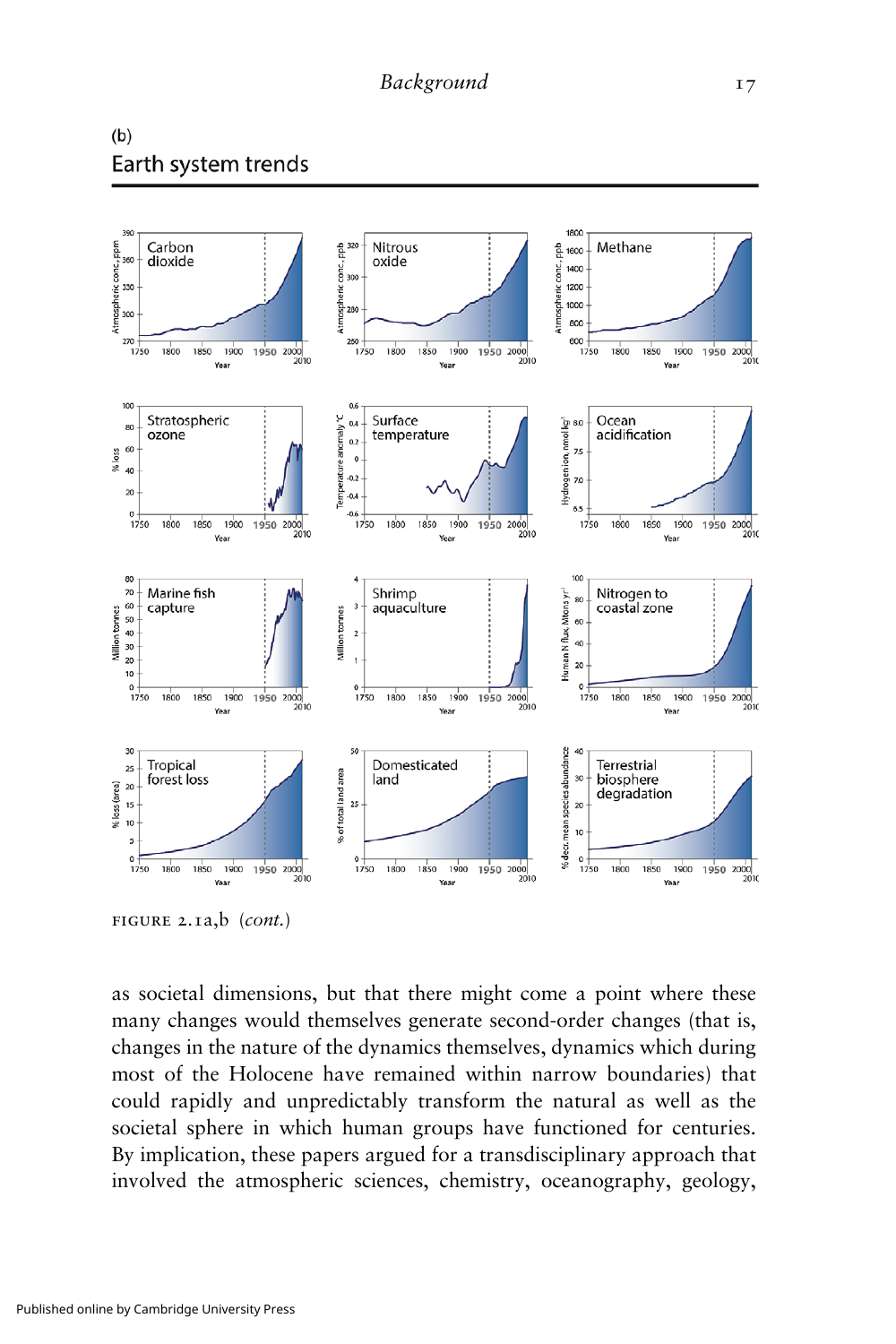

FIGURE 2.2 The Earth system is close to exceeding its "safe operating space." (Source: Rockström et al. 2009a, *Nature* by permission)

biology, and other disciplines. But they did not include the social sciences in equal measure.

This intellectual shift occurred in parallel to an organizational shift in the global scientific community's institutional context. In the 1980s and 1990s, a number of Global Environmental Change communities had been created and funded that grouped certain disciplines together: the World Climate Research Program (1980; climate sciences, meteorology), the International Geosphere-Biosphere Program (1986; Earth sciences, life sciences), the International Human Dimensions of Global Environmental Change Program (1990; social sciences), DIVERSITAS (1991; biodiversity-related disciplines such as ecology), etc.

An important aspect of this situation was that this movement involved the upstream part of the Earth science community alone, while in other scientific fields (physics, chemistry, biology, etc.) there usually are large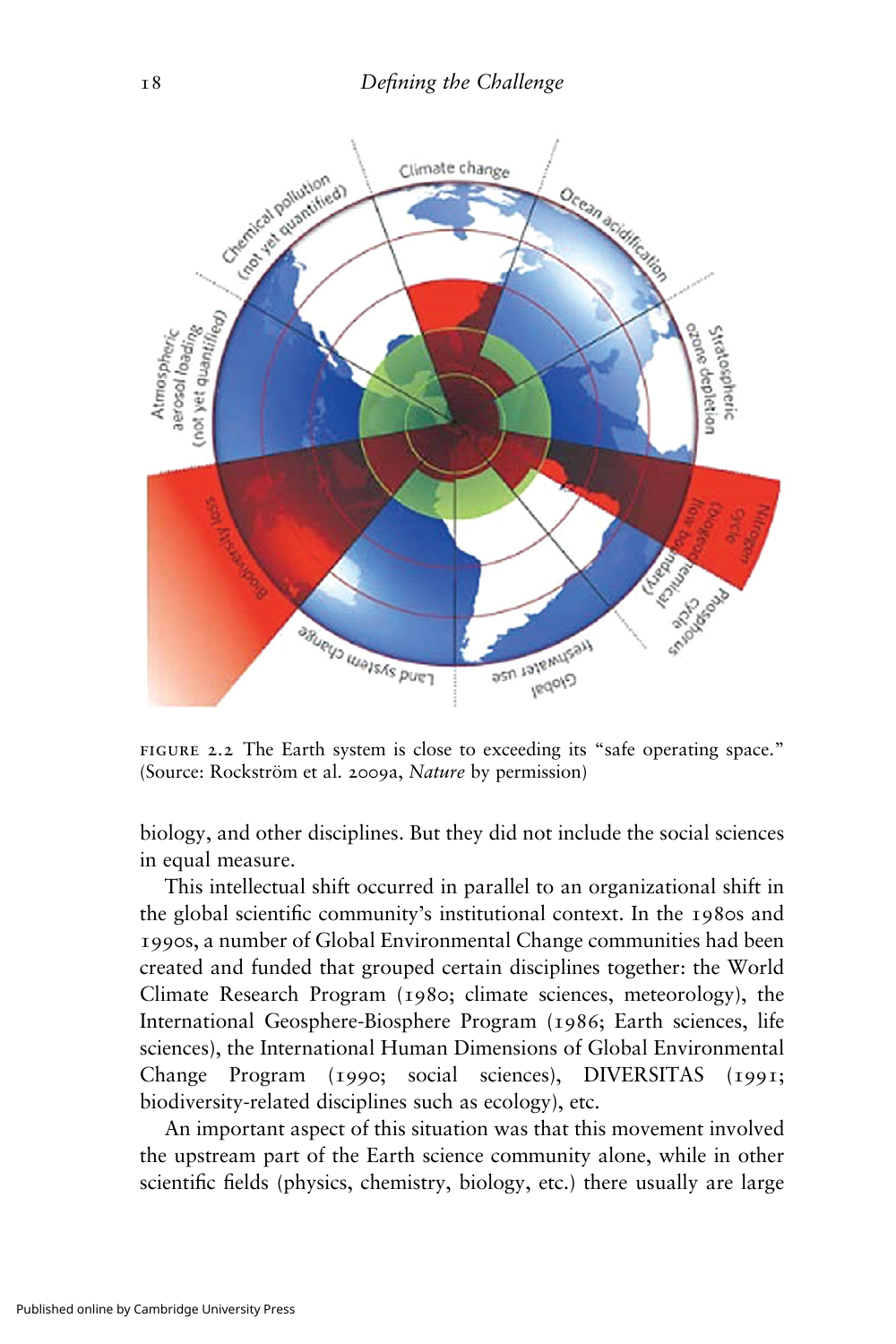"intermediate" scientific communities dealing with "applied sciences" before the scientifically acquired knowledge can be adopted for technological, industrial, agricultural, medical, and other applications. This shortcut created a wide disconnect between the Earth science and sustainability communities on the one hand and the general public as well as all people involved in doing things (engineers, politicians, professional organizations, etc.) on the other. In the latter sphere, because knowledge is immediately related to "needed actions" and their consequences, scientific knowledge is mainly approached as emotion (how many images have we not seen of polar bears deriving on melting icebergs?), rather than rationally with reference to the means to act. Action is all too often caricatured as being in the hands of a business community that is only interested in short-term profit.

In 2006, at a meeting in Beijing, a new organization was created, the Earth System Science Partnership, which was conceived as an organization to start building the links between these different communities. This proved difficult, and was quickly abandoned as an effort, to be replaced by a complete reorganization of the whole Global Environmental Change community into a single organization, called Future Earth. This was initiated in 2012 and is nearing its cruising altitude and speed as I write. As part of that transition, an explicit focus on learning for the future, transdisciplinarity, co-design and the development of applications is included in Future Earth's vision, but in practice the organization is still very much driven by the academic community and its longer-standing approaches.

Both intellectually and organizationally, the first decade of the twentyfirst century thus saw a clear move toward investigating global change in an integrated, transdisciplinary manner. It seems to reflect a fundamental conceptual change that began a couple of decades earlier, in the 1980s, which changed our conception of the relationship between people and their environment, as summarized in Table 2.1.

The last few decades have seen a shift in our understanding of the relationship between societies and their environments. Up to the 1980s humans were predominantly seen as (reactively) adapting to nature. Under the impact of the environmentalist movement, the late 1980s and 1990s saw the emergence of the opposite perspective: humans as proactive, with (mostly negative) consequences for the environment. That led to the emergence of sustainability as an ideal. In the late 1990s and 2000s a more balanced perspective emerged, which views the relationship between societies and their environments as interactive. The core concept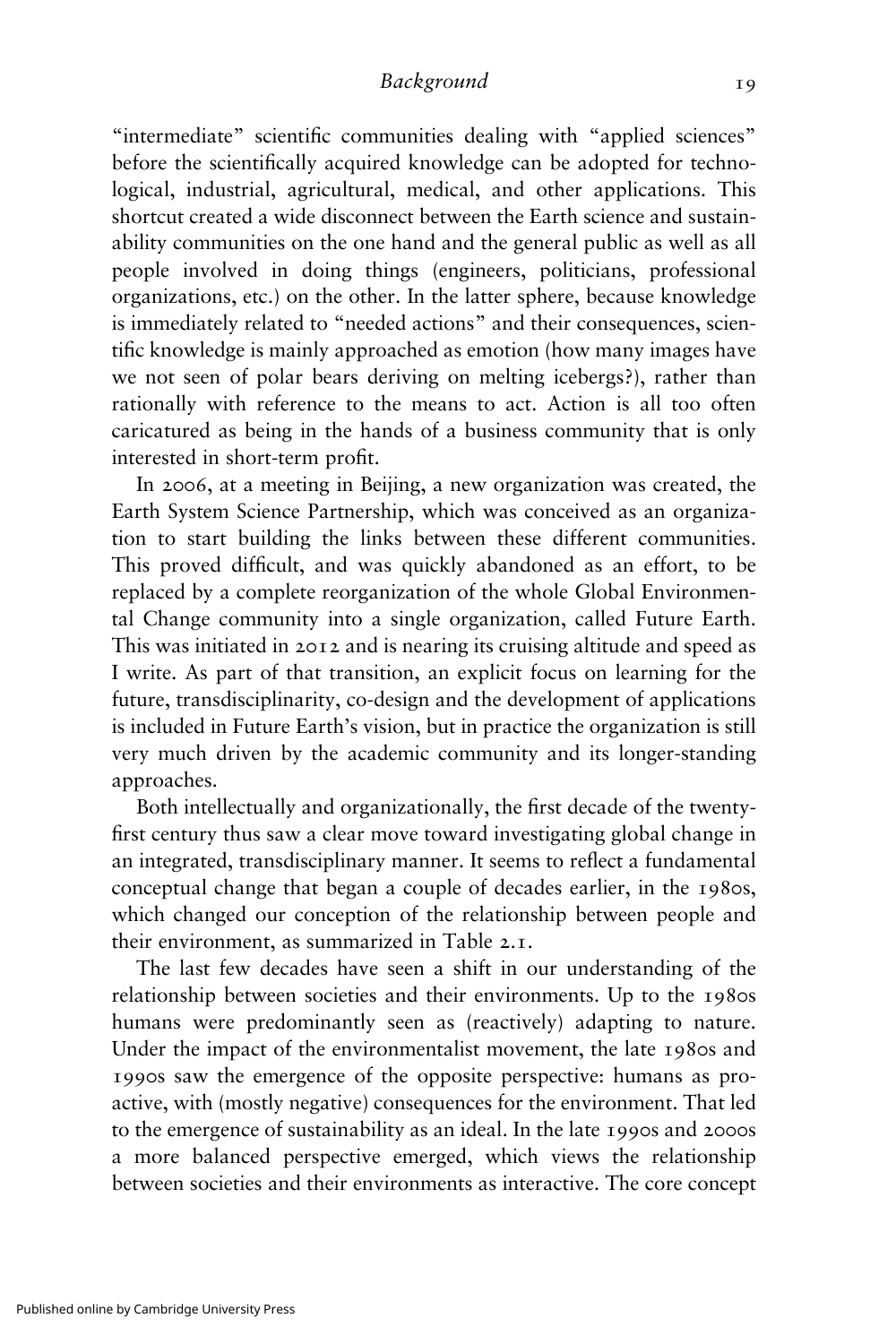| $Pre-198$ 0s                               | 1980s-1990s                                 | 2000S                                                                             |
|--------------------------------------------|---------------------------------------------|-----------------------------------------------------------------------------------|
| Culture is natural                         | Nature is cultural                          | Nature and culture have a<br>reciprocal relationship                              |
| Humans are re-active<br>to the environment | Humans are pro-active<br>in the environment | Humans are interactive<br>with the environment                                    |
| Environment is<br>dangerous to<br>humans   | Humans are dangerous<br>for the environment | Neither are dangerous if<br>handled carefully;<br>both if that is not the<br>case |
| Environmental crises<br>hit humans         | Humans cause<br>environmental crises        | Environmental crises<br>are caused by<br>socioenvironmental<br>interaction        |
| Adaptation                                 | Sustainability                              | Resilience                                                                        |
| Apply technofixes                          | No new technology                           | Minimalist, balanced<br>use of technology                                         |
| Milieu perspective<br>dominates            | Environment<br>perspective dominates        | Attempts to balance<br>both perspectives                                          |

Table 2.1 Shifts in the conceptualization of society's relationship to nature

*Source:* van der Leeuw.

shifted again, this time to resilience – the capacity to respond to change without losing continuity or identity.

But in many relevant scientific communities, this shift is not yet complete. In the climate, Earth and life sciences in particular, the role of societies is acknowledged, but many in these disciplines still see that role as defined by, and often ancillary to, the role of atmospheric dynamics, geological or geomorphological processes, ecosystems, etc. Thus, when practitioners of those disciplines formulate questions that they hope can be answered by social scientists, they (understandably) do so in ways that derive from their discipline of origin.

A central theme of this book is the fact that our so-called environmental challenges are in fact *societal* ones, involving all aspects of our societies, including governance, economics, culture, technology, institutions, environment, resources, etc. I use this term throughout the book to distinguish the dynamics involved from purely social ones. At the most fundamental level the distinction between society and nature is a societal one. As I will explain in Chapter 3, the concept "nature" emerges in its current position as a counterpart to "culture" in the eighteenth and nineteenth centuries in western Europe in an attempt to define natural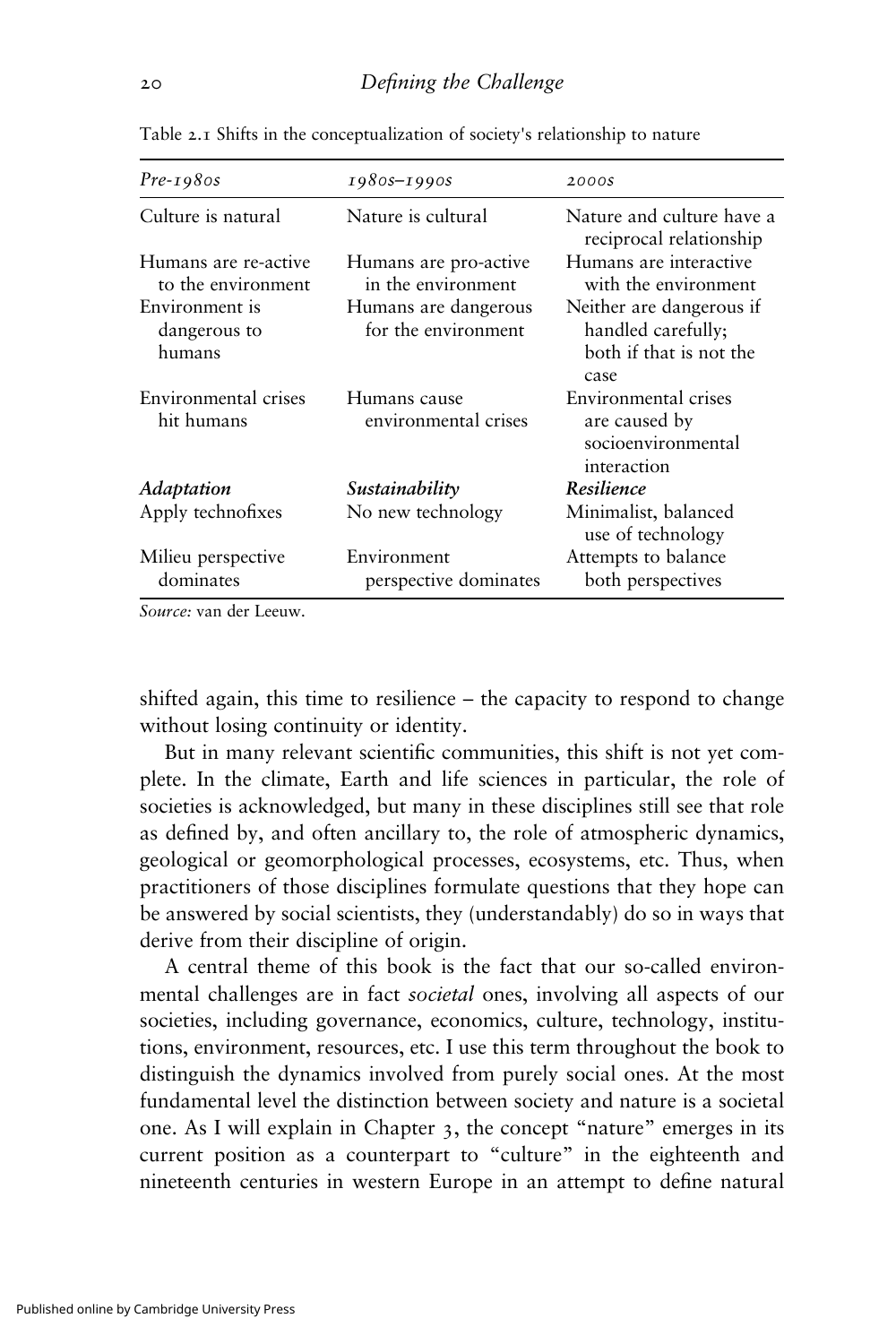history (biology) by contrasting it with history (the history of societies and human individuals) (van der Leeuw 1998).

The questions asked by the natural and life sciences often do not hit the sweet spot among social scientists, and do not trigger the kind of research effort that, fundamentally, they merit in view of the urgency of dealing with the socioenvironmental issues involved. It is often as if there is a glass wall between the disciplines involved: they see each other, but they cannot touch. I will discuss the historical reasons for this in Chapter 3.

What concerns me here is rather to present a first outline of the task of reaching out across that barrier, to achieve the kind of intellectual fusion that is necessary to deal with the issues concerned. As a starting point, I think we have to acknowledge that most of the kinds of scientific challenges that the social sciences deal with are very different from those tackled by the natural, life and Earth sciences. One way this difference has been formulated is by Cristelli et al. (2012), who show an image of one of the US astronauts on the moon, alongside an image of a huge traffic jam in London and ask "Why can we reach the moon but not the airport?"

The answer is that these are two very different kinds of problems. Reaching the moon is not easy, but at least the goal is well defined, and the number of dimensions involved is limited and knowable, so that the challenges to be met and the dynamics affecting them can be isolated, the overall challenge disaggregated into subsets and solutions found for these subsets. Once such solutions have been found, one can then bring the subset solutions together to meet the overall challenge. Many of the problems in the natural, earth, and engineering sciences are of this nature. Once they have been solved, they will not recur as problems. They are considered "tame" in comparison with "wicked" problems.

In their image, the way to the airport is blocked by a traffic jam. Traffic jams are examples of such wicked problems, problems that cannot be solved definitively. The number of dimensions involved is so large that it is unknowable, and the challenges can therefore not be disaggregated. Such problems are characterized by indeterminacy in problem formulation – the precise formulation of a wicked problem as a problem with unique and determinate conditions to be satisfied is virtually impossible – and by the fact that there is no definite and rigorous ultimate solution with definitive results. Such problems can at best be suppressed, managed, or solved over and over again (Rittel and Webber 1973). Most challenges involving society are of this kind – if only because the behavior of so many individuals is involved. Other examples of such wicked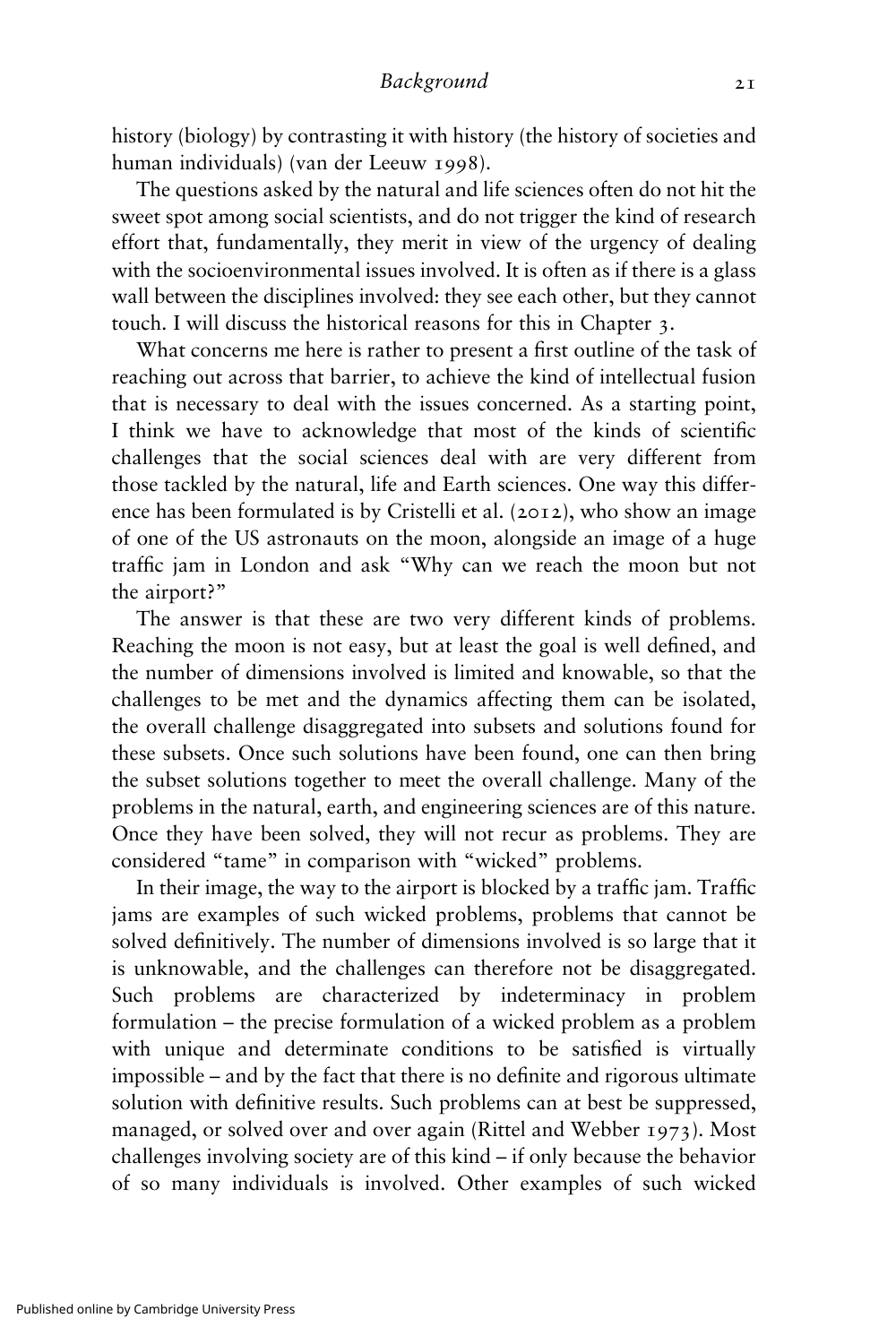problems are the "Not In My Back Yard" (NIMBY) problem, the recurrence of financial crises, and terrorism.

Such differences in the nature of the issues investigated, as well as the (related) differences in disciplinary history, research goals, paradigms, methods, and training have led to (groups of ) disciplines that collect their data under the impact of different epistemologies, using different methods and techniques, and set different standards for the validation of research results. Hence the data and information collected and used by these disciplines cannot be treated in the same manner, and that constitutes another fundamental barrier to developing an integrated perspective on socioenvironmental dynamics. This is aggravated by the fact that many scientists in both the disciplines related to the Earth sciences and the social sciences and humanities disciplines, as well as politicians, business (wo) men, journalists, and others are only partly aware of the fundamental epistemological and conceptual differences behind their disciplines, which in many instances leads to confusion, and therefore to ambiguity concerning the nature and value of the data collected.

One reason for this semi-awareness is the nature of our education systems, which are so strongly discipline-based and discipline-focused that they develop their own communities of practitioner-experts, their own education curricula, their own specialist languages, their own funding sources, and above all their own criteria for admission into a particular field of study. These different fields of study focus on particular issues, questions, methods, and techniques, and relegate to other communities of scholars and scientists the task of answering questions that they themselves cannot. In this process of – for want of a better term – educational and social alignment, many academic – disciplinary – communities have increasingly closed themselves off from scientists and scholars in other disciplines because it became increasingly difficult for those who had not followed the anointed *cursus honorum* of a discipline to achieve the full depth of understanding of its expert practitioners. As a result, the scientific worldview that was once the pride of the Enlightenment has fractured into many disciplinary academic ones, and that state of affairs has been cast into administrative structures in (almost) all universities and research organizations. But it should be pointed out that this is not the case, or at least not to the same extent, among the applied science-, technology-, engineering- and related communities that have to an important extent been industry or business -driven.

Once a sufficient number of scholars and scientists became aware of this issue, they initiated a swing in the opposite direction, emphasizing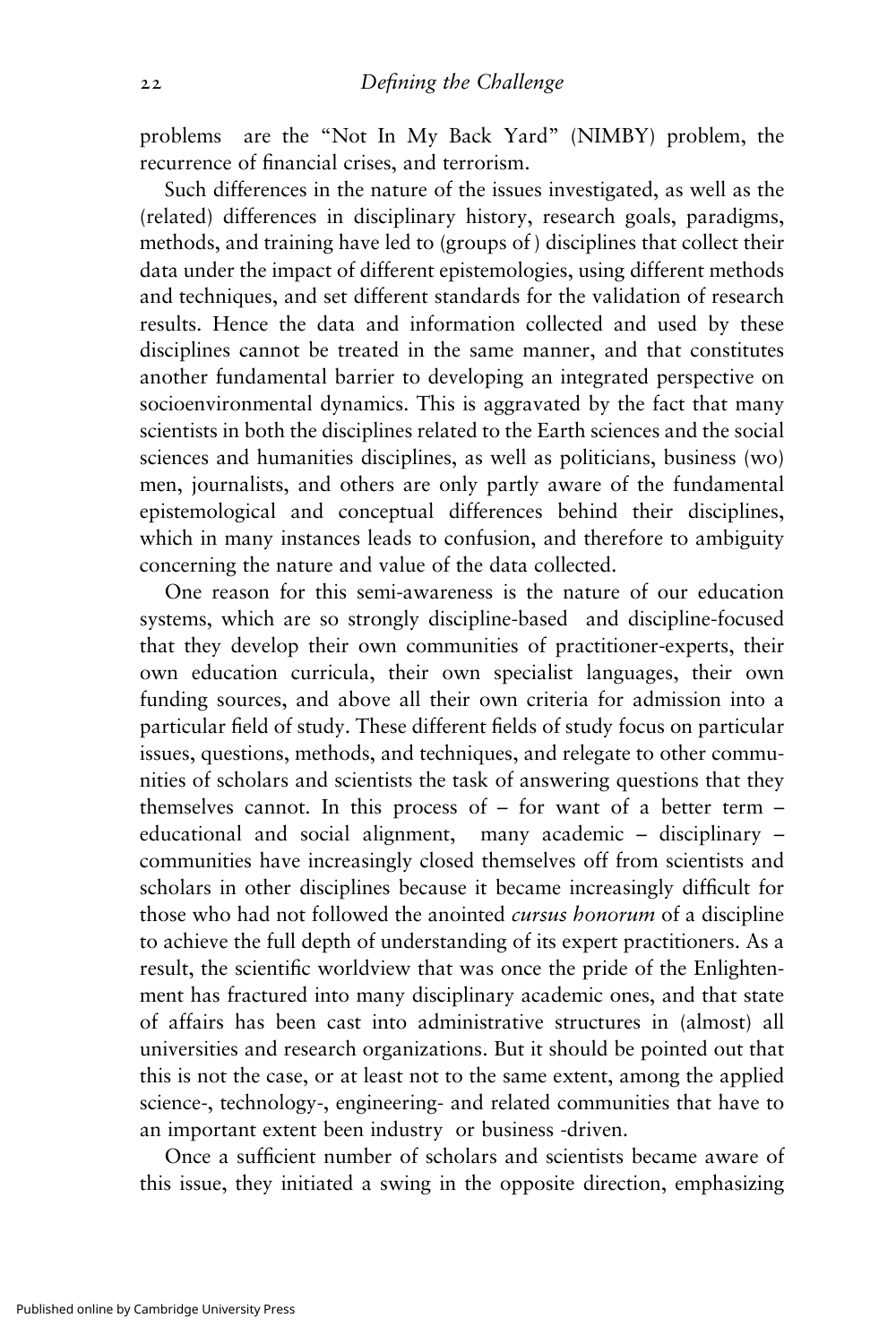consecutively "multi-," "inter-," "trans-" and most recently "un-" disciplinarity. That battle-cry is now resounding everywhere, but in practice, for reasons to be discussed later, it is personally and institutionally still very difficult to achieve the kind of intellectual fusion that is needed to deal with complex questions such as sustainability. I would like this book to contribute a vision of the challenges facing us that enables an improved intellectual fusion between the disciplines involved by providing the necessary scaffolding structure.

In order to do so, I have adopted a starting point that is very different from most of those involved in the sustainability debate. Rather than view our current socioenvironmental dilemma from the perspective of the natural and Earth sciences as is done, for example, by the Intergovernmental Panel on Climate Change (IPCC) I will do so from a societal perspective, in keeping with the thesis expressed in Chapter 1, that the second order drivers that are increasingly pushing the socioenvironmental dynamics of our Earth system to transgress the boundaries of our "safe operating space" are essentially societal, not environmental.

The argument for that is quite simple. Everything humans observe and do passes through the filter of their cognition. That filter defines all the categories humans simultaneously observe and create. Hence, both "nature" and "culture" are in effect cultural categories, defined by humans who have adopted different perspectives on the world around them. Environment is another such culturally defined category. Humans define what they consider their cultural and natural environments. They also define what they consider the challenges they observe in these environments, and finally they determine what they consider to be the "solutions" for such challenges*.* Other cultures than our own, western one define their environments differently. In some instances they do not in any way distinguish the cultural or social sphere from the natural and environmental one (as in the case of the Achuar, see Descola 1994), while in other cases they acknowledge a difference between these spheres but conceive the relationship between them in ways very different from our own, as for example in Japan (Berque 1986). But even when a group does not distinguish between "culture" and "nature," that in itself is a sociocultural choice. It is thus not only appropriate but essential that we view socioenvironmental dynamics as being societally driven. This will be of fundamental importance in the sustainability debate in the current century, in which major societal changes are likely to occur.

The choice to try to develop an integrative (transdisciplinary) perspective on socioenvironmental dynamics from the societal point of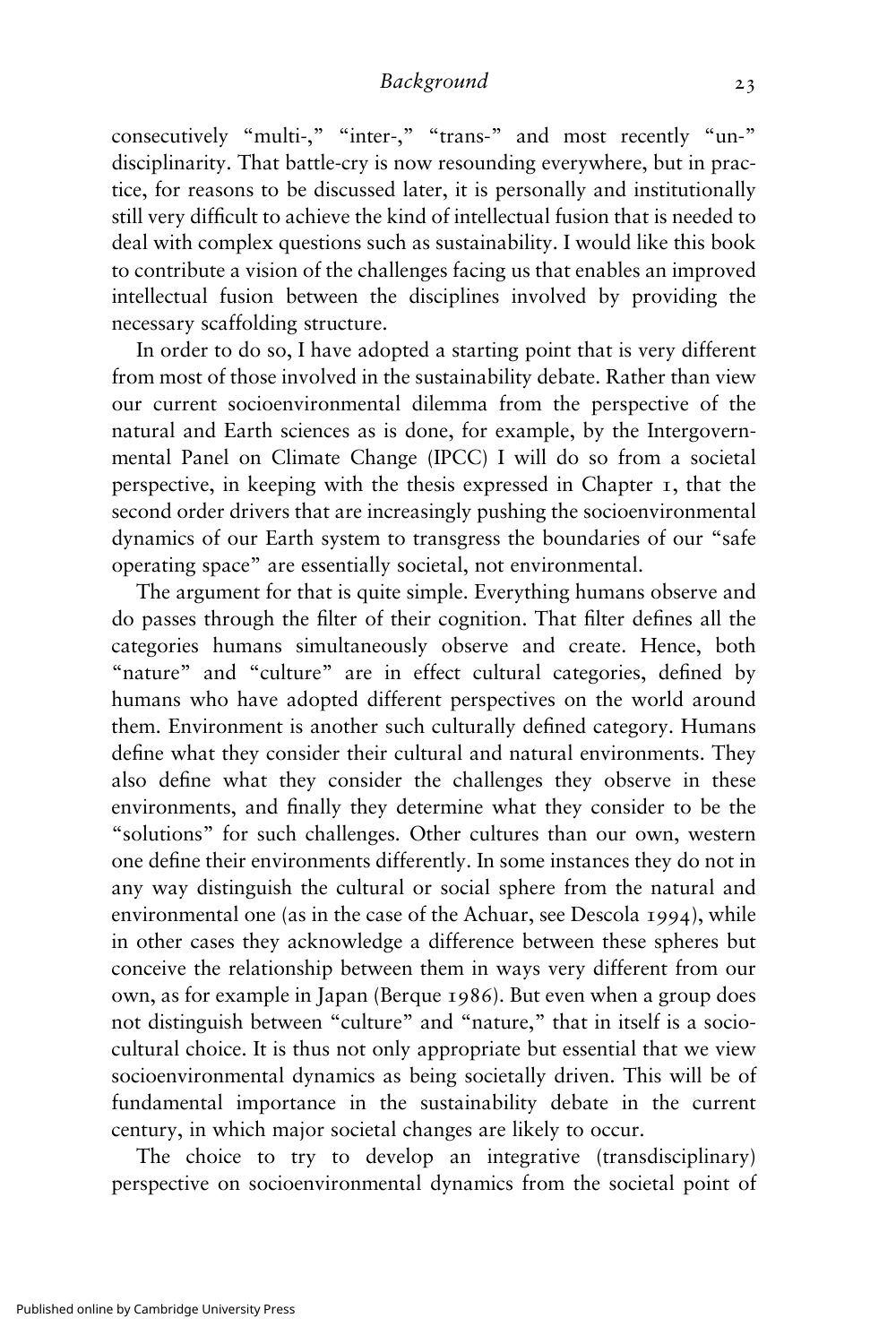view brings a novel, daunting challenge: to introduce a perspective on societal dynamics that engages natural, life, Earth, economic, and social scientists, so that they can all contribute to its development. Moreover, that approach should not only be able to provide proximate explanations for observed phenomena, but also ultimate explanations for both the first- and the second-order socioenvironmental dynamics we observe in all three so-called pillars of sustainability: society, economy, and environment.

To find a starting point, I have argued as follows: if we consider for a moment human beings as "just another unique species" (the title of Foley's 1987 book), I think we can agree that, like all other living beings, humans process energy, matter, and information. They use energy and matter to physically live and survive – to feed themselves, to grow, and to reproduce. Some of that energy is processed in the form of raw energy – heat from sunshine, for example, which is transformed into vitamins and absorbed to help maintain the necessary body temperature. The remainder of the energy needed to maintain body temperature, as well as the energy expended in movement and other muscular activity is processed in the form of matter – food. Other forms of matter, and this distinguishes humans from many other animals, are processed to provide protection, tools, shelter, and the like. In all these cases, the processing involves the transformation of the information content of the matter, either through digestion (increase of entropy) or creation of functional objects (decrease of entropy).

Humans, like all other animals, therefore also process information. But what is specific about human beings is that they not only learn (and learn how to learn, see Bateson 1972), but they can (and do) organize (Lane et al. 2009b). In organizing, they add information to matter and energy when they transform either or both for a specific human purpose. They organize their thoughts, their needs, their actions, their tools, and they also organize themselves – into communities and societies. In doing the latter, they put to use a particular aspect of information – the fact that it is not subject to the law of conservation. Energy and matter, because they are subject to this law, *cannot be shared*, but information *can be*, and is, *shared.* A society functions as such because its members communicate and share ideas, expectations, ways of doing things, knowledge about certain resources, etc. It is the sharing of information that holds a society together and constitutes its culture. The fact that information is processed both individually and (in later human prehistory) collectively is responsible for the fact that each culture has its language, its customs, its technology, and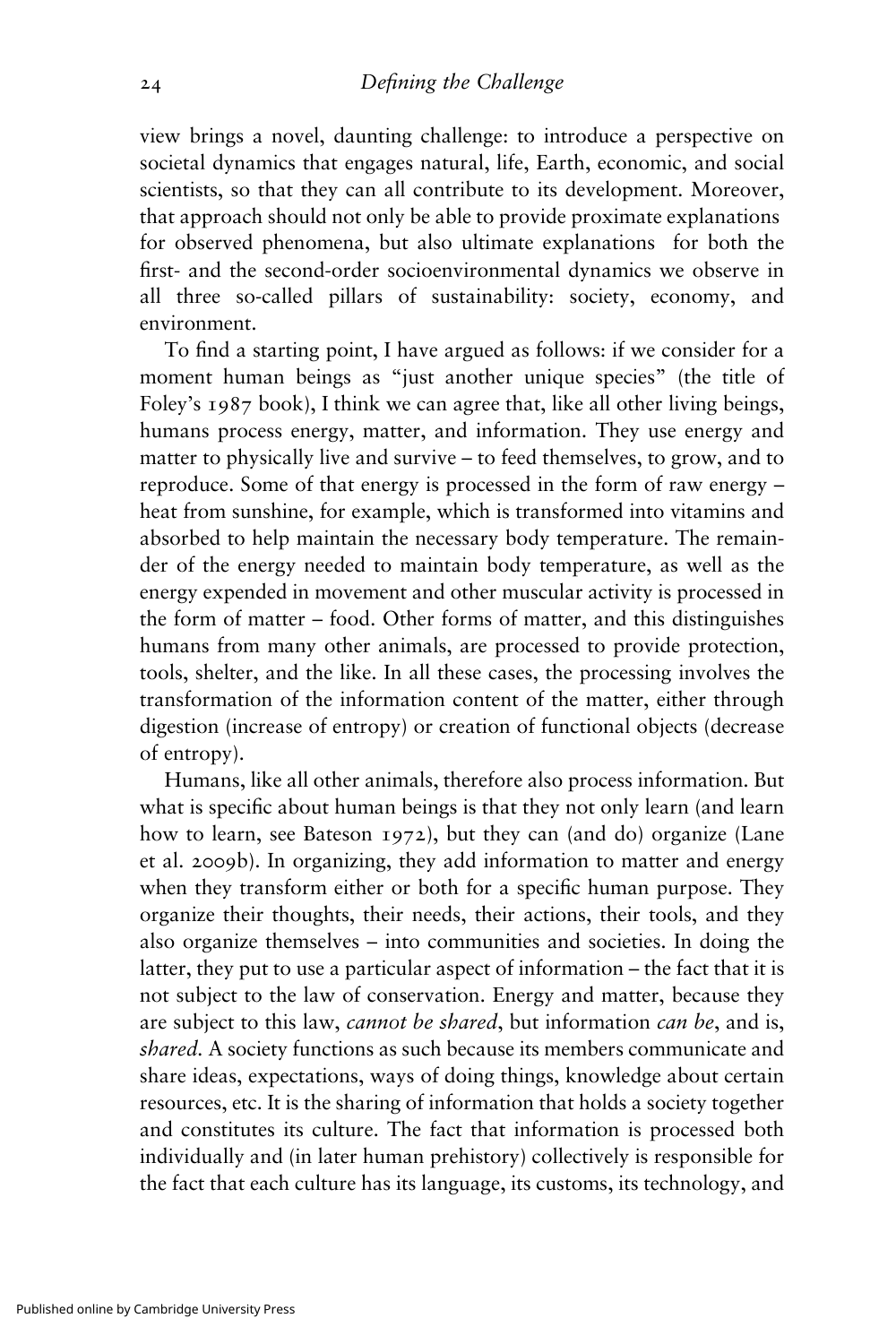material culture, its myths and legends, its art, etc. All of these are shared and communicated ways of doing things.

One could in effect say that each and every individual and society processes energy and matter, but what distinguishes individuals and societies is the *form* that such processing takes, and that in turn is dependent on the information processing of both the group and the individuals that are its members. André Leroi-Gourhan was as far as I know the first to point in this direction in the mid-1940s in his *Technique et Langage* (Technique and Language), part of a magnificent set of two volumes on many of the contextual dimensions that impact on techniques and technology, including long-term history, materials, cognition, economy, and tradition.

Taking the above argument as the starting point of my search for a perspective on societal dynamics that can engage scientists on both sides of the social–natural sciences divide, I have looked at a number of aspects of human dynamics from the information-processing perspective, and will introduce these explorations in later chapters (Chapters 8 ff.) of this book.

## **Six Fundamental Points**

In order to give the reader a synthetic preview of some of the main points that have shaped my perspective on sustainability issues and that underpin much of this book I want to present six major points in a nutshell.<sup>1</sup> The reader will see them recur as part of the weft of the book.

The **first** of these, that *we are facing a societal rather than an environmental crisis* has already been referred to: societies define what they consider their environment, what they consider its problems, and what they see as the potential remedies for the latter. Or, as Luhmann (1989) emphasized, society does not communicate with its environment, it communicates within itself about the environment, and such communication is self-referential in each culture. We cannot escape the fact that our societies are responsible for the environmental phenomena that cause us to worry, and only by changing our collective behavior can we do something fundamental about these worries.

A first step in that process is to understand the societal dynamics behind the environmental crisis, including the role of science itself – its overpromising, its unintended consequences and their negative effects, as well as its numerous positive contributions to many aspects of human life and society. We need to ask, for example, what is the role of science in the fact that there is such a protest against Genetically Modified Organisms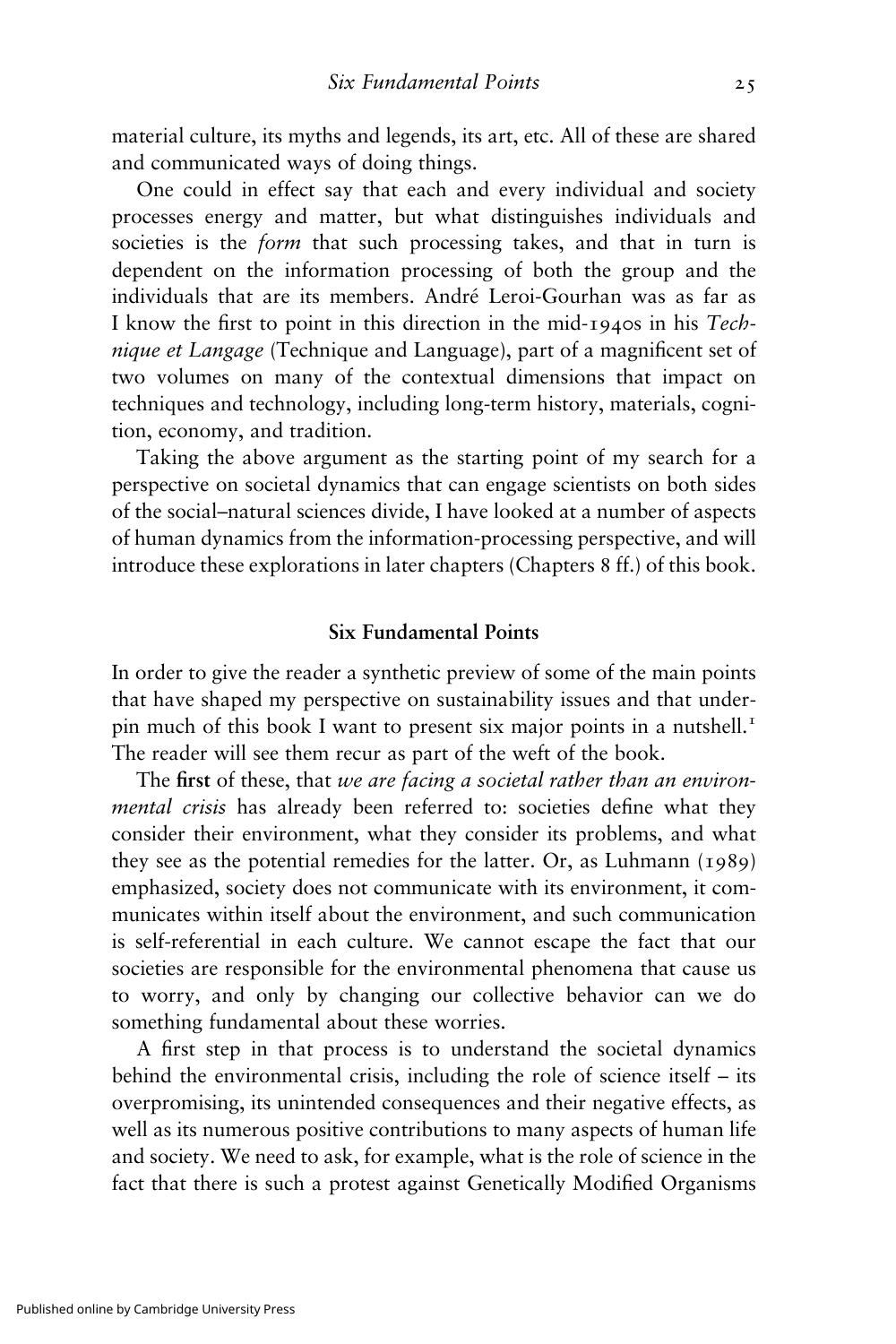(GMO's) in Europe and there was much less on nuclear issues? This also touches on the role of scientific communication – which five or ten years ago was not on the agenda.

The **second** point I emphasize is *the importance of looking at dynamic systems over the long term*, sometimes up to several millennia. This allows me to discern aspects of systems dynamics that are not usually included in shorter-term visions:

- Slow changes that do impact on the environment and society, but are barely discernible at secular timescales;
- A wider range of system states than the ones that the system has encountered over the last few centuries;
- Second order changes ("changes in the way change proceeds") that reveal important dynamics that often play out very slowly.

Moreover, looking only at the last two centuries or so, we observe a socionatural system that has already been heavily impacted by anthropogenic dynamics. It is like looking at a very ill patient without knowing what a healthy person looks like. Taking a long-term perspective enables one to distinguish the natural dynamics better from the anthropogenic ones.

My **third** point is that we have to look at *the limitations of human cognition*. Human cognition, whether individual or collective, is limited to a relatively small number of the dimensions of processes occurring in nature. Our actions, which are thus based on partial – and biased – perceptions of the dynamics going on around us, affect our environments more profoundly than we can possibly know. At the 2016 Royal Colloquium in Stockholm Taleb ([2017](http://fragility/#tbl_bib1_ref_386_x388)) has called this "the curse of dimensionality." Over time, the net effect of continued learning about, and intervention in, the environment is that the more we think we know, the less we know because we have wrought changes in the environment that far exceed our knowledge. This results in unanticipated, unintended consequences of our actions. Moreover, whereas we "do something about" known frequent risks, these actions engender unknown risks that accumulate over time so that the risk spectrum shifts over the long term toward a dominance of unknown, long-term risks.

This second-order dynamic is reinforced by the fact that our thinking is underdetermined by current observations (Atlan 1992) and thus overdetermined by known reactions to prior events Hence, our thinking is path-dependent and difficult to change. The actions we conceive and implement fall within a range determined in the past, and they are therefore very often not optimal to deal with the changed circumstances.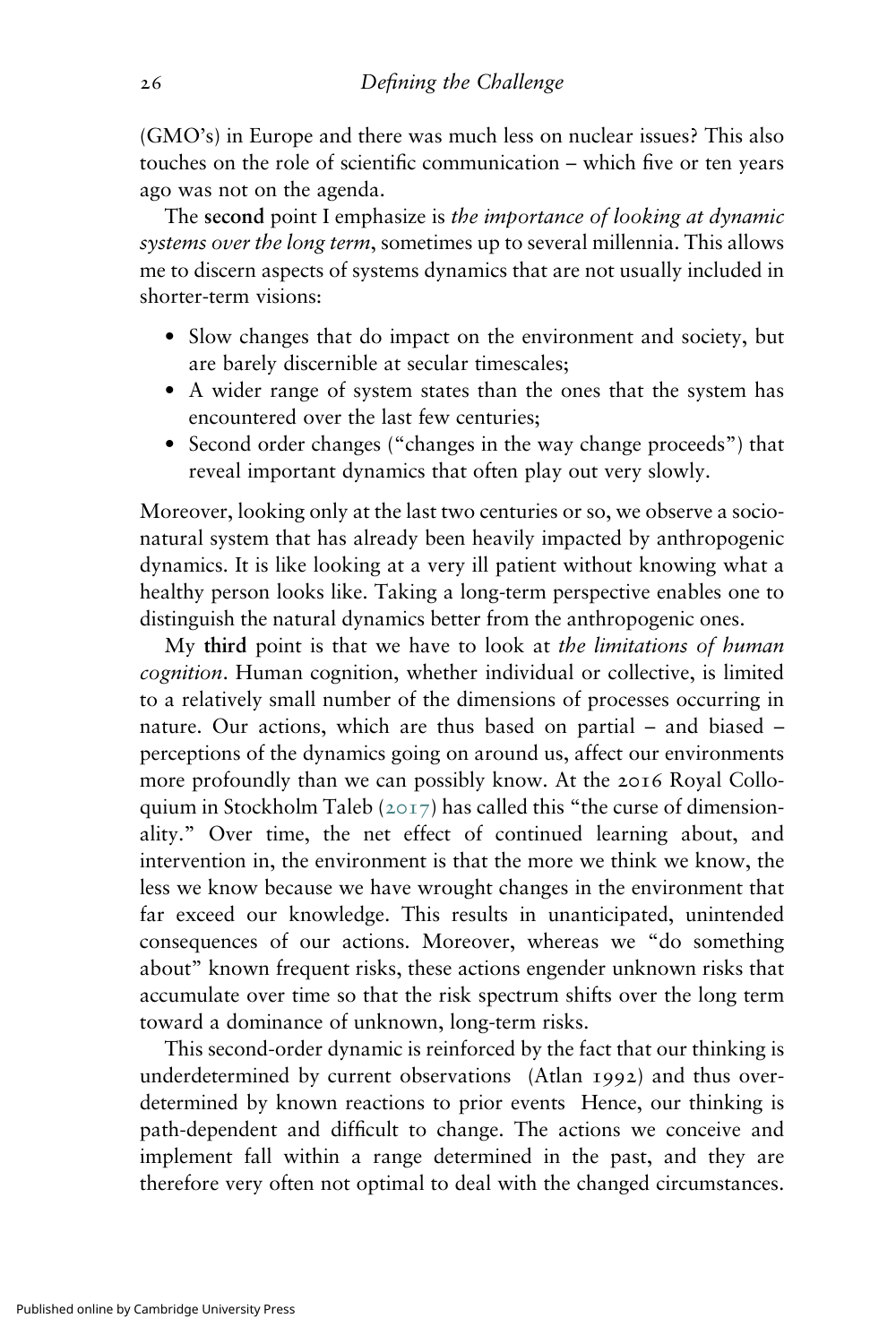Due to the shift in risk spectrum and the introduction of unknown longer-term unintended consequences, over time the latter accumulate to the point that a society may no longer know how to deal with all of them simultaneously. This is in my opinion what triggers a crisis or (in more scientific terms) a tipping point, a temporary incapacity of a society to do the information processing required to keep it in tune with the changes it has caused. It follows that we must look closely at these unintended consequences of all our individual and collective decisions and actions.

My **fourth** point, following directly from this argument, is that we *have to also invert the way we look at stability and change*, by assuming that change is permanent and humans try and create stability, so that we should be explaining stability rather than change. This is a very fundamental move away from our core Aristotelian scientific perspective toward the perspective of Heraclitus of Ephesus. It implies among other things that we should start to design for change, rather than for stability, such as is timidly being proposed by the protagonists of the circular economy. Another implication is that wherever possible we should follow the precautionary principle, making "do not harm" the core of our interactions with our environment.

The **fifth** point is that the current emphasis in the sustainability community on "innovating our way out of trouble" ignores that 250 years of randomly exploding innovation in every domain is what got us into trouble with the environment*,* as has wonderfully been illustrated by Klimek and AtKisson's *Parachuting cats into Borneo* (2016). To have any chance of dealing with our present global predicament, we must ultimately find ways to focus innovation in positive, helpful directions. But currently we do not even know scientifically how invention works, and we only partly understand how the introduction of inventions in society works (Lane et al., 1997, 2005). We need urgently to understand this better, in order to focus our innovative capacity on sustainability issues.

My **sixth** point is to ask *why do we forever push against the environment*, trying to transform it, at least in our western societies? Our relationship with the environment can be seen from two points of view – that of the society and that of the environment, which I am here referring to as *environment* (the natural state surrounding society) and *milieu* (society in the center of nature) respectively. Those perceptions interact, according to an interesting perspective on category formation (Tversky & Gati 1978; van der Leeuw 1990), in which the direction of comparison between a subject and a referent with which it is compared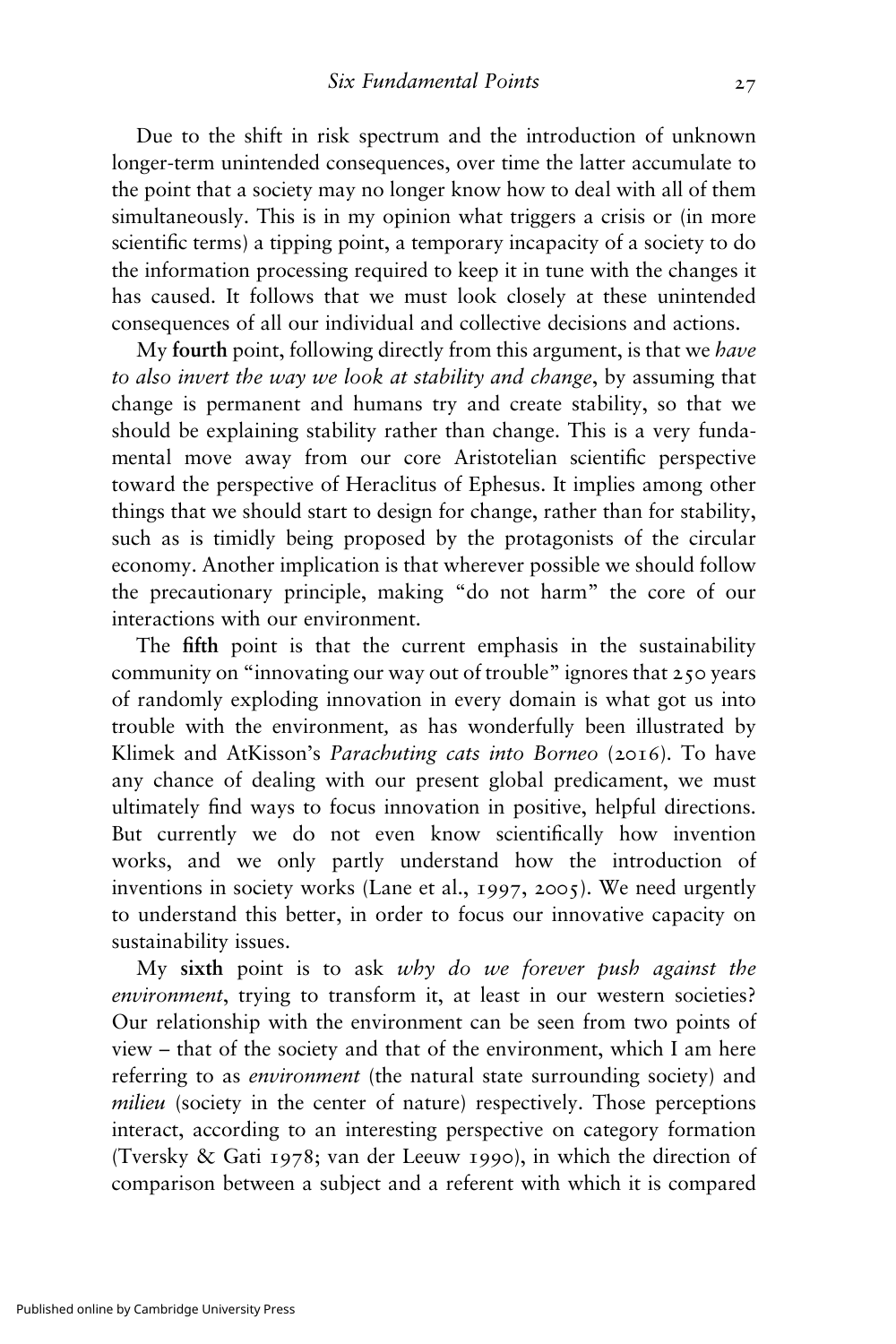| Milieu                                                                                        | Environment                                                                                                            |
|-----------------------------------------------------------------------------------------------|------------------------------------------------------------------------------------------------------------------------|
| Humanity is compared to nature;                                                               | Nature is compared to humanity;                                                                                        |
| The cohesion of nature, its unknown                                                           | The cohesion and strength of nature                                                                                    |
| aspects, its strangeness and force                                                            | is diminished, its known aspects                                                                                       |
| are amplified;                                                                                | are emphasized;                                                                                                        |
| The confusion and the handicaps of                                                            | Cohesion and strength are                                                                                              |
| humanity are accentuated;                                                                     | accentuated in humanity;                                                                                               |
| Humanity is <i>passive</i> in a natural                                                       | Humanity is active and aggressive in                                                                                   |
| environment which is <i>active</i> and                                                        | a natural environment that is                                                                                          |
| aggressive;                                                                                   | passive;                                                                                                               |
| Change is attributed to nature, and<br>people have no other choice but to<br>adapt to nature; | Humanity is the source of all change;<br>people create their environment;<br>often with negative effects for<br>nature |
| Natural changes tend to be viewed as                                                          | Natural changes seem more                                                                                              |
| dangerous, because they are                                                                   | controllable and lose their                                                                                            |
| beyond human control.                                                                         | dangerous appearance.                                                                                                  |

Table 2.2 Different perspectives on the relationship between humanity and the environment

*Source:* van der Leeuw (2017).

determines whether the comparison emphasizes similarities or differences. Thus, when in the *milieu* perspective humanity (subject) is compared to nature (referent), the cohesion and strength of nature and the confusion and handicaps of humanity are emphasized, whereas in the *environment* perspective, when nature is the subject and humanity the referent, the opposite happens. This leads to the opposition illustrated in Table 2.2.

If we then look at how these two perspectives interact, one sees that taking them together, they exaggerate the unknown dangers of the environment, and downplay the dangers of human intervention in it, explaining in my opinion the opposition between society and environment and the continued intervention of the former in the latter.

This raises an interesting question: where does one focus first – on the context or on the subject, on the ideal or on the reality? What does one consider the subject, and what is seen as the referent?

In this context, there are two interesting differences between a western and an eastern (Daoist) perspective (Sim & Vasbinder, in press). Firstly, in the latter one seems to focus first on the context, and then on the subject, whereas in the West it seems to be the other way around. If that is indeed the case – and I am not at all a specialist in these matters – that would imply that in the Daoist approach the similarities between society and the